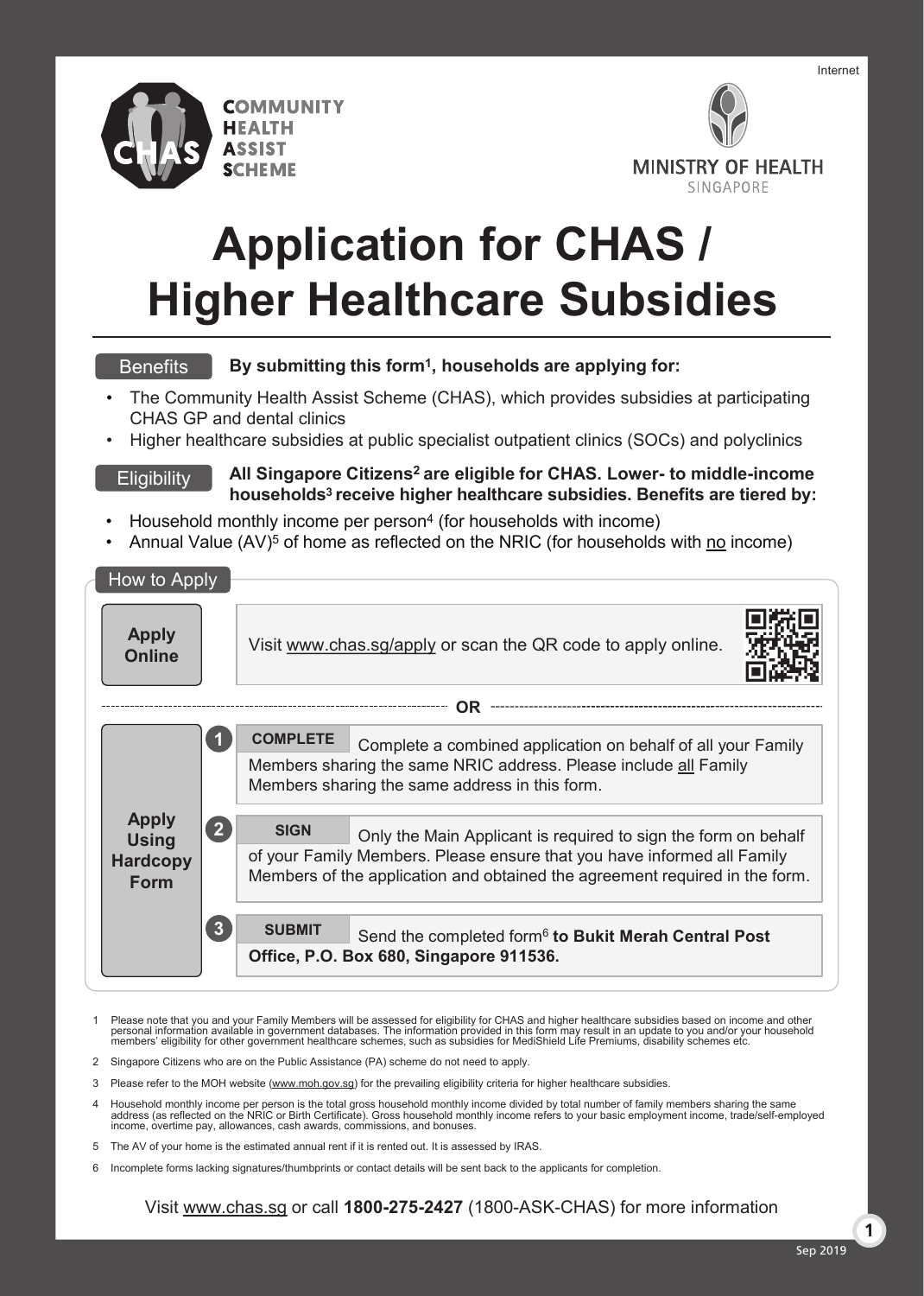| Name (in BLOCK LETTERS, as in NRIC)<br>Pink NRIC / Birth Certificate Number (Main Applicant must be a Singapore Citizen)<br>Mailing Address (if different from NRIC)<br>Home Phone Number <sup>^</sup><br>Mobile Number <sup>^</sup><br><b>Dwelling Type (based on NRIC address)</b><br>Institution (MOH/MSF<br><b>Private Housing</b><br>HDB Flat<br>licensed home)<br>(incl. Executive Condo) | Notification Preference <sup>^</sup><br>SMS and Mail $\Box$<br>Mail Only<br>Others: |  |
|-------------------------------------------------------------------------------------------------------------------------------------------------------------------------------------------------------------------------------------------------------------------------------------------------------------------------------------------------------------------------------------------------|-------------------------------------------------------------------------------------|--|
|                                                                                                                                                                                                                                                                                                                                                                                                 |                                                                                     |  |
|                                                                                                                                                                                                                                                                                                                                                                                                 |                                                                                     |  |
|                                                                                                                                                                                                                                                                                                                                                                                                 |                                                                                     |  |
|                                                                                                                                                                                                                                                                                                                                                                                                 |                                                                                     |  |
|                                                                                                                                                                                                                                                                                                                                                                                                 |                                                                                     |  |
|                                                                                                                                                                                                                                                                                                                                                                                                 |                                                                                     |  |
|                                                                                                                                                                                                                                                                                                                                                                                                 |                                                                                     |  |
|                                                                                                                                                                                                                                                                                                                                                                                                 |                                                                                     |  |
|                                                                                                                                                                                                                                                                                                                                                                                                 |                                                                                     |  |
|                                                                                                                                                                                                                                                                                                                                                                                                 |                                                                                     |  |
|                                                                                                                                                                                                                                                                                                                                                                                                 | (please specify)                                                                    |  |
| <b>Rental Status of Residence</b>                                                                                                                                                                                                                                                                                                                                                               |                                                                                     |  |
| Renting from Open Market<br><b>Renting from Government</b><br>$\mathbf{L}$                                                                                                                                                                                                                                                                                                                      | Not Rented (e.g. bought or owned)                                                   |  |
|                                                                                                                                                                                                                                                                                                                                                                                                 |                                                                                     |  |
|                                                                                                                                                                                                                                                                                                                                                                                                 |                                                                                     |  |
| <b>Particulars of Family Members Sharing the Same NRIC Address</b>                                                                                                                                                                                                                                                                                                                              |                                                                                     |  |
|                                                                                                                                                                                                                                                                                                                                                                                                 |                                                                                     |  |
| Name (in BLOCK LETTERS, as in NRIC)                                                                                                                                                                                                                                                                                                                                                             |                                                                                     |  |
|                                                                                                                                                                                                                                                                                                                                                                                                 |                                                                                     |  |
| Pink NRIC / Blue NRIC / Birth Certificate / FIN                                                                                                                                                                                                                                                                                                                                                 | Mobile Number <sup>^</sup>                                                          |  |
| (Please circle the above and fill in your identification number below)                                                                                                                                                                                                                                                                                                                          |                                                                                     |  |
|                                                                                                                                                                                                                                                                                                                                                                                                 |                                                                                     |  |
| Relationship to Main Applicant (e.g. spouse, child, parent, etc)                                                                                                                                                                                                                                                                                                                                | Notification Preference^                                                            |  |
|                                                                                                                                                                                                                                                                                                                                                                                                 | SMS and Mail<br>Mail Only<br>H                                                      |  |
|                                                                                                                                                                                                                                                                                                                                                                                                 |                                                                                     |  |
|                                                                                                                                                                                                                                                                                                                                                                                                 |                                                                                     |  |
| Name (in BLOCK LETTERS, as in NRIC)                                                                                                                                                                                                                                                                                                                                                             |                                                                                     |  |
|                                                                                                                                                                                                                                                                                                                                                                                                 |                                                                                     |  |
|                                                                                                                                                                                                                                                                                                                                                                                                 | Mobile Number <sup>^</sup>                                                          |  |
|                                                                                                                                                                                                                                                                                                                                                                                                 |                                                                                     |  |
|                                                                                                                                                                                                                                                                                                                                                                                                 |                                                                                     |  |
| Relationship to Main Applicant (e.g. spouse, child, parent, etc)                                                                                                                                                                                                                                                                                                                                | Notification Preference^                                                            |  |
| 3<br>Pink NRIC / Blue NRIC / Birth Certificate / FIN<br>(Please circle the above and fill in your identification number below)                                                                                                                                                                                                                                                                  |                                                                                     |  |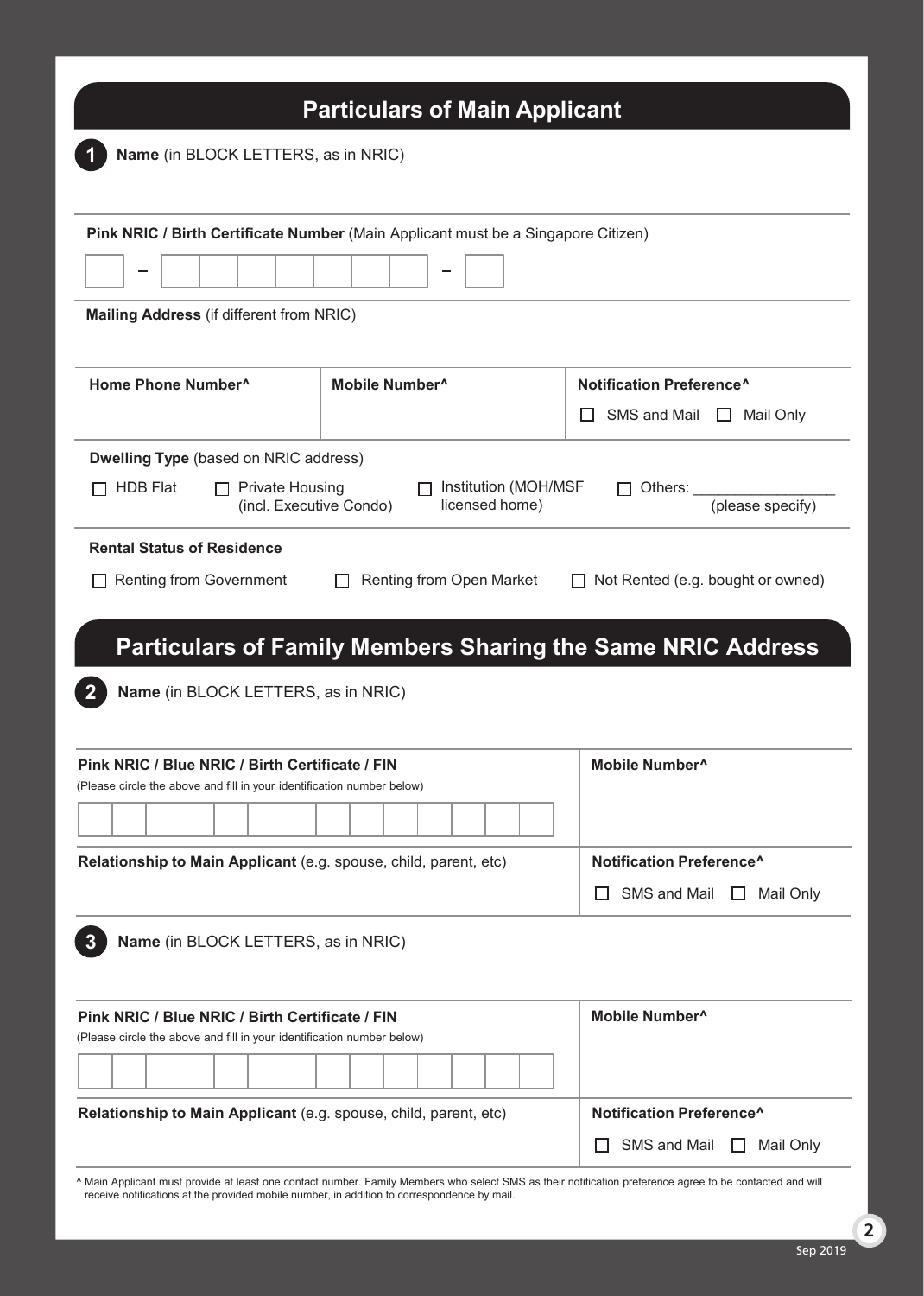# **Particulars of Family Members Sharing the Same NRIC Address**

**Name** (in BLOCK LETTERS, as in NRIC) **4**

| Pink NRIC / Blue NRIC / Birth Certificate / FIN<br>(Please circle the above and fill in your identification number below) | Mobile Number <sup>^</sup>                           |  |
|---------------------------------------------------------------------------------------------------------------------------|------------------------------------------------------|--|
|                                                                                                                           |                                                      |  |
| Relationship to Main Applicant (e.g. spouse, child, parent, etc)                                                          | Notification Preference <sup>^</sup>                 |  |
|                                                                                                                           | SMS and Mail<br>Mail Only<br>$\mathsf{L}$<br>$\perp$ |  |
| Name (in BLOCK LETTERS, as in NRIC)<br>$\overline{\mathbf{5}}$                                                            |                                                      |  |
| Pink NRIC / Blue NRIC / Birth Certificate / FIN<br>(Please circle the above and fill in your identification number below) | Mobile Number <sup>^</sup>                           |  |
|                                                                                                                           |                                                      |  |
| Relationship to Main Applicant (e.g. spouse, child, parent, etc)                                                          | Notification Preference^                             |  |
|                                                                                                                           | SMS and Mail<br>Mail Only<br>$\mathsf{L}$<br>$\perp$ |  |
| Name (in BLOCK LETTERS, as in NRIC)<br>6                                                                                  |                                                      |  |
| Pink NRIC / Blue NRIC / Birth Certificate / FIN<br>(Please circle the above and fill in your identification number below) | Mobile Number <sup>^</sup>                           |  |
|                                                                                                                           |                                                      |  |
| Relationship to Main Applicant (e.g. spouse, child, parent, etc)                                                          | Notification Preference <sup>^</sup>                 |  |
|                                                                                                                           | SMS and Mail<br>$\Box$ Mail Only                     |  |
| Name (in BLOCK LETTERS, as in NRIC)                                                                                       |                                                      |  |
| Pink NRIC / Blue NRIC / Birth Certificate / FIN<br>(Please circle the above and fill in your identification number below) | Mobile Number <sup>^</sup>                           |  |
|                                                                                                                           |                                                      |  |
| Relationship to Main Applicant (e.g. spouse, child, parent, etc)                                                          | Notification Preference^                             |  |

^ Main Applicant must provide at least one contact number. Family Members who select SMS as their notification preference agree to be contacted and will receive notifications at the provided mobile number, in addition to correspondence by mail.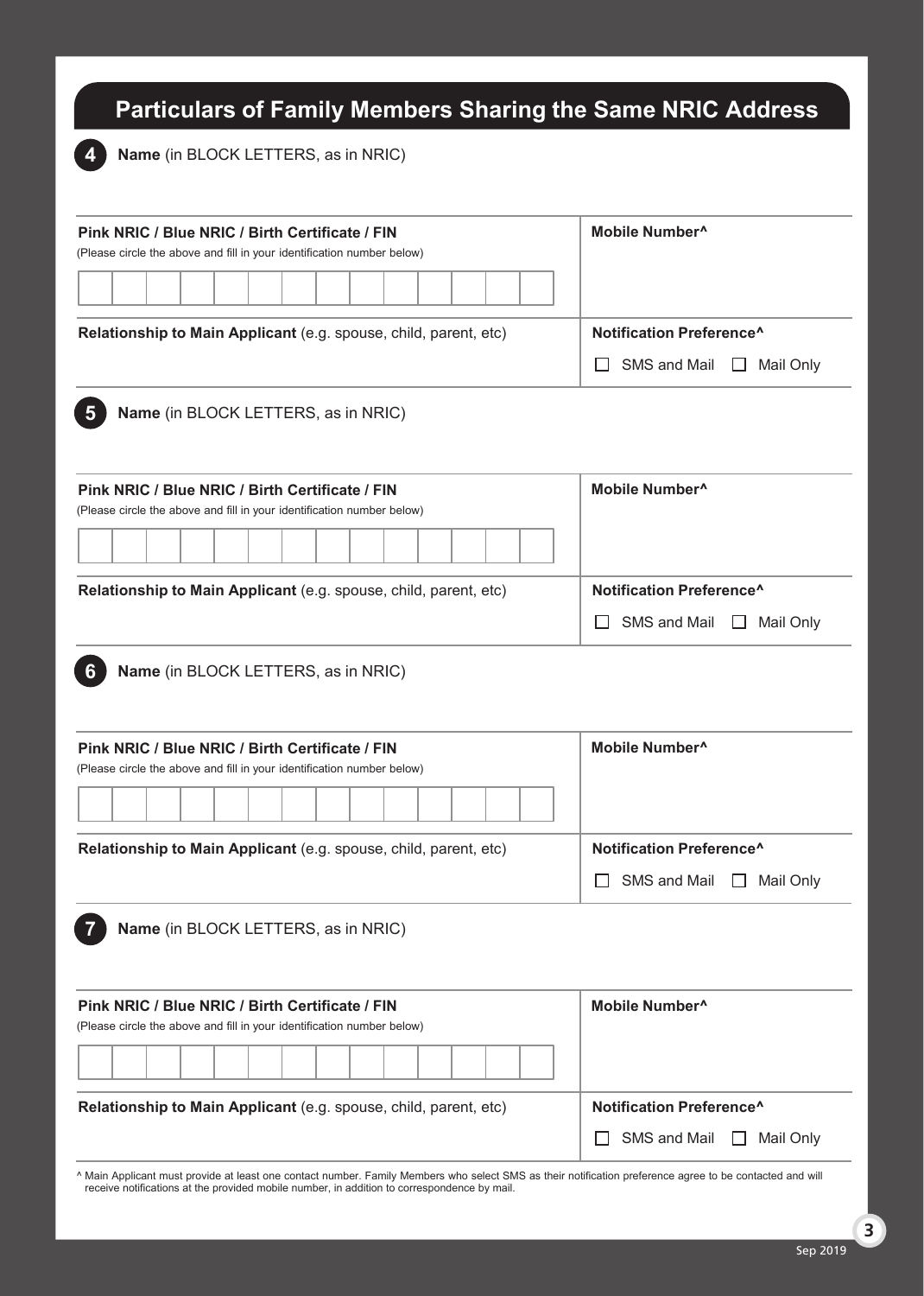# **Consent/Declaration**

#### **Definitions**

- 1. Throughout this form, the words and expressions below shall have the meanings hereby ascribed to them.
- 2.1 "**Cooperating Parties**" shall refer to the Government of the Republic of Singapore (the "Government"), and such statutory boards and organisations as approved by the Government that are involved in or assisting in the provision and delivery of the Services and Schemes.
- 2.2 "**Family Member**" means a person related to the Main Applicant by blood, marriage and/or legal adoption.
- 2.3 "**Personal Information**" means an individual's personal data (e.g. name, NRIC No., address, age, gender, family/household structure), financial data (e.g. income, savings, insurance coverage), consumption data (e.g. payment for utilities, housing, healthcare bills, scheme participation), social assistance data (e.g. social assistance history, assessments for eligibility and suitability for various Services and Schemes, social worker case reports) or medical information, that is relevant for the Purpose (as defined in paragraph 4 below).

#### 2.4 "**Services and Schemes**" means public services and schemes, which include the following:

- (a) healthcare, aged care, childcare, education, social assistance and counselling services and schemes;
- (b) any form of financial assistance such as subsidies, grants, tax reliefs, vouchers or bursaries; and
- (c) retirement, savings and insurance schemes operated by Government, CPF Board and/or their appointed agents.

#### **Consent**

- 3. I understand that the sharing of Personal Information between different entities such as the Government, and certain statutory boards, and organisations as approved by the Government will assist in the evaluation of my and/or my Family Members' suitability and eligibility for the Services and Schemes.
- 4. By signing this consent, I agree that any Cooperating Party may:
	- (a) collect my Personal Information from me or any of the other Cooperating Parties;
	- (b) disclose my Personal Information to any of the other Cooperating Parties; and
	- (c) use my Personal Information,

 regardless of whether my Personal Information relates to matters occurring before, on or after the date of this consent, for the purposes of:

- (i) evaluating my and/or my Family Members' suitability and eligibility for the Services and Schemes at any time;
- (ii) the administration and provision of the Services and Schemes in relation to me and/or my Family Members; and/or
- (iii) data analysis, evaluation and policy formulation, in which I and/or my family members shall not be identified as specific individuals or households

(collectively known as the "**Purpose**").

- 5. I consent to the Inland Revenue Authority of Singapore ("IRAS") and the Central Provident Fund Board ("CPF Board") disclosing to any Cooperating Party the following information (hereinafter referred to as the "**IRAS and CPF Information**"):
	- (a) my income information;
	- (b) information relating to my CPF contributions and any information that may be derived therefrom;<br>(c) information relating to my CPF Accounts (e.g. account balance, withdrawal details, etc.);
	- information relating to my CPF Accounts (e.g. account balance, withdrawal details, etc.);
	- (d) information relating to or arising from my participation in schemes administered by the CPF Board (e.g. medical information, insurance coverage, etc.)

whether such IRAS and CPF Information relates to matters occurring before, on or after the date of this consent, necessary for the purposes of means-testing or otherwise determining my and/or any of my Family Members' access to or eligibility for any Services and Schemes, as and when required from time to time. For the avoidance of doubt, the IRAS and CPF Information shall not include such information obtained by CPF Board in the course of conducting surveys.

- 6. I understand that this consent shall remain in effect unless revoked in writing. I accept that the withdrawal of consent will only take effect within 7 working days from the date of receipt of the withdrawal.
- 7. This consent shall be governed by and construed in accordance with the laws of the Republic of Singapore.

#### **Declaration**

- 8. I declare that I am the Main Applicant, or an individual authorised to provide consent on behalf of the Main Applicant ("Authorised Individual").
- 9. Where I am providing consent on behalf of the Main Applicant who is under 21 years of age, I further declare that I am his/her parent / legal guardian.
- 10. Where I am providing consent on behalf of the Main Applicant who is mentally incapacitated, I further declare that I am:
	- (a) his/her appointed donee(s) acting under a Lasting Power of Attorney granted by the Main Applicant under the Mental Capacity Act (Cap. 177A) when he/she was above 21 years old, or
	- (b) his/her deputy(s) appointed by the Court under the Mental Capacity Act (Cap. 177A) to act on behalf of the Main Applicant.
- 11. I declare that all the information provided by me in this form is true, correct and accurate.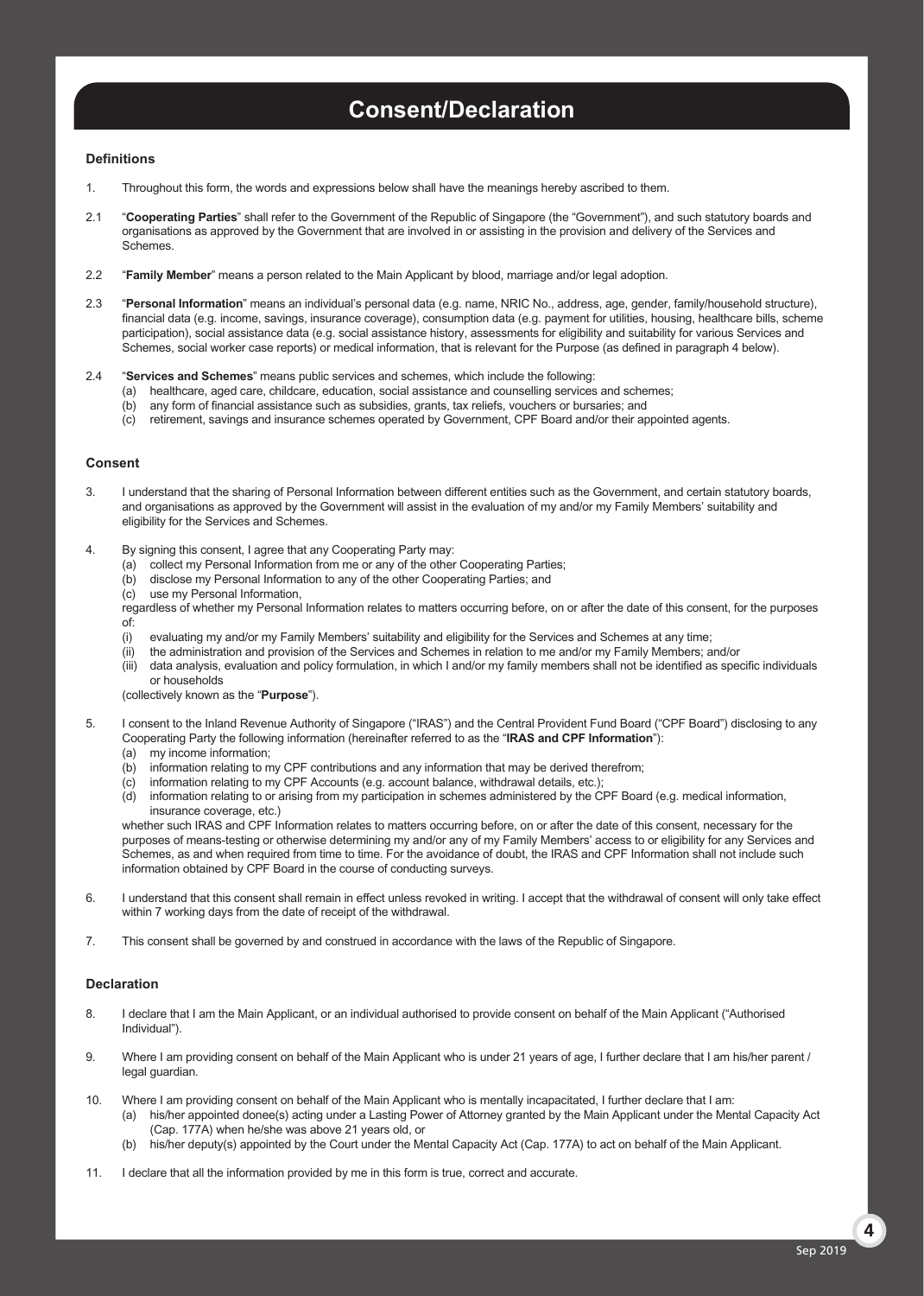# **Consent/Declaration**

- 12. I declare that I have informed each of my Family Members (or, where this declaration is made by an Authorised Individual, each of the Family Members of the Main Applicant) listed in this Form about this application, and have obtained each of their agreement that any Cooperating Party may:
	- (a) collect their Personal Information from me or any of the other Cooperating Parties;
	- (b) disclose their Personal Information to any of the other Cooperating Parties; and
	- (c) use their Personal Information,

 regardless of whether their Personal Information relates to matters occurring before, on or after the date of this declaration, for the purposes of:

- (i) evaluating my and/or my Family Members' (or, where this declaration is made by an Authorised Individual, the Main Applicant and/or his/her Family Members') suitability and eligibility for the Services and Schemes at any time;
- the administration and provision of the Services and Schemes in relation to me and/or my Family Members (or, where this declaration is made by an Authorised Individual, the Main Applicant and/or his/her Family Members); and/or
- data analysis, evaluation and policy formulation, in which I and/or my Family Members (or, where this declaration is made by an Authorised Individual, the Main Applicant and his/her Family Members) shall not be identified as specific individuals or households.
- 13. I understand and acknowledge that if any of the information provided by me in this form is false or inaccurate, I will be liable to repay in full the value of any assistance granted, inclusive of all administrative expenses, and also may face criminal prosecution. I further undertake to be liable for, and to indemnify the Government and all Cooperating Parties against, all losses, expenses, costs (including legal costs calculated on a full indemnity basis), damages and liabilities that may be suffered or incurred by the Government and all Cooperating Parties arising out of or in connection with my application in this form including but not limited to that arising out of or in connection with claims from or by my Family Members in relation to this application.



Please ensure that you have informed all Family Members about your application on their behalf, and obtained their relevant agreement as required under the Form. Upon receipt of this application, a letter of acknowledgement will be sent to the Main Applicant's residential address (as reflected on his/her NRIC). Eligible Family Members who have selected SMS as their notification preference will also be individually notified of the CHAS application through SMS.

#### **Instructions:**

- 1. For Main Applicants who are under 21 years of age, please provide a copy of the NRIC/Passport of the signatory providing consent on behalf of the Main Applicant. Please note that the signatory has to be the parent / legal guardian.
- 2. For Main Applicants who are mentally incapacitated, please check whether the donee/deputy may act singly or has to act jointly with other donee(s)/deputy(s). If the donees/deputies are required to act jointly, all donees/deputies must provide consent on behalf of the Main Applicant. Please provide a copy of the Lasting Power of Attorney / Order of Court and NRIC/Passport of all donee(s)/deputy(s).
- 3. If the Main Applicant is unable to provide consent, please complete the section *"Main Applicant Unable to Provide Consent or Consent on Behalf"* on Page 6.

If the above signatory does not read English, the name of the interpreter is  $(name)$ ,

\_\_\_\_\_\_\_\_\_\_\_\_\_\_\_\_\_\_\_\_\_\_\_\_\_\_\_\_\_\_(NRIC), \_\_\_\_\_\_\_\_\_\_\_\_\_\_\_\_\_\_\_\_\_\_\_\_\_\_\_\_\_\_(contact number).